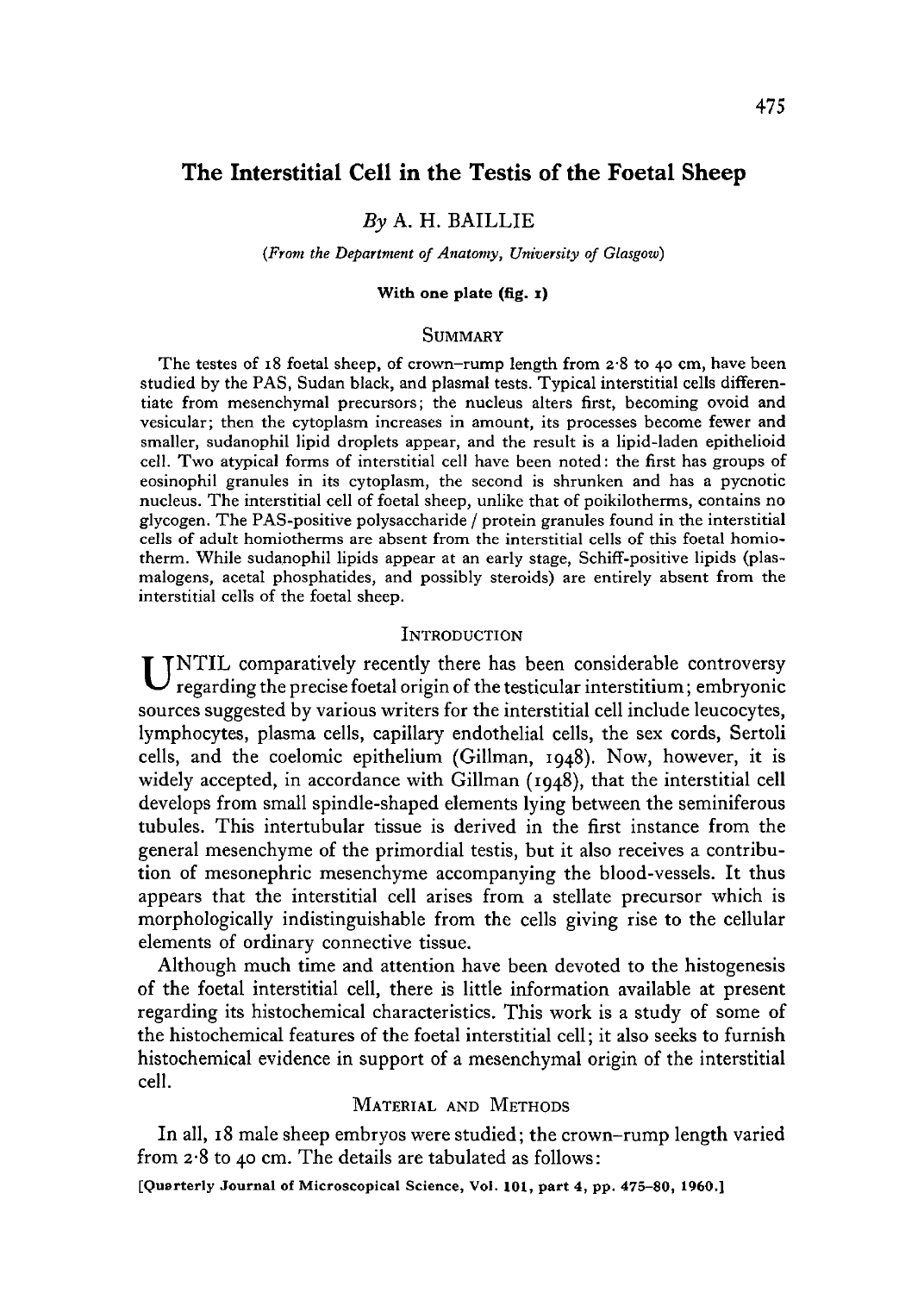| Crown-rump length | No. of embryos | Position of testes |
|-------------------|----------------|--------------------|
| (cm)              |                |                    |
| 2.8               |                | medial to kidney   |
| 8. т              |                | abdominal          |
| 9.7               |                |                    |
| 17.5              |                | inguinal canal     |
| 21.3              | 2              | ,,                 |
| 24.3              |                | ,,                 |
| 31.0              | 2              | scrotal            |
| $33^\circ$        | 2              | ,,                 |
| 36∙0              |                | ,,                 |
| ە 40              |                | , 1                |

476 *Baillie*—*Interstitial Cell in Testis of Foetal Sheep*

One testis from each animal was fixed intact in a mixture of 90 ml water, 10 ml formalin, and 5 g mercuric chloride, dehydrated in cellosolve, embedded in ester wax, and sectioned at  $5 \mu$ . The stains used were haematoxylin and eosin, and also the McManus/Hotchkiss periodic acid / Schiff (PAS) technique (Carleton and Drury, 1957). It has been shown (Vallance-Owen, 1948) that glycogen is as well fixed by formaldehyde fixatives as by alcohol or alcohol/ picric mixtures; the former were found to give vastly superior histological results in the testis, shrinkage of interstitial tissue being minimal by this method.

With the exception of the smallest embryo, the other testis was in each case fixed in formaldehyde-calcium solution (90 ml water, 10 ml formalin, 1 g anhydrous calcium chloride), embedded in gelatin, and sectioned at 10  $\mu$  on the freezing microtome. Some frozen sections were coloured in Sudan black to demonstrate total lipids, while others were subjected to Hayes's modification of Feulgen and to Voit's plasmal reaction (Lillie, 1954) to show acetal phosphatides and possibly steroids (Dempsey, 1948).

#### **RESULTS**

To avoid repetition, descriptions of the specimens stained with haematoxylin and eosin are presented conjointly with descriptions of the corresponding PAS slides.

*Results with haematoxylin and eosin and with PAS.* The gonad of the 2\*8-cm embryo is a mesenchymal mass, covered with cuboidal coelomic epithelium, located in the dorso-medial angle of the coelom: it is coextensive with the developing kidney. The primordium consists solely of stellate mesenchymal cells (fig. 1, A), whose membranes are well defined by the PAS procedure. Occasional red, refractile, PAS-positive, diastase-resistant granules may be seen in some cells. The nuclei are usually large and oval. A few large hexagonal cells with vesicular nuclei are visible at the periphery of the primordium; these may be the primitive sex cells. No PAS-positive ground substance is visible.

The gonads of the  $8 \cdot 1$ -cm and  $9.7$ -cm embryos resemble one another closely. The spaces between the differentiating seminiferous tubules are populated with stellate mesenchymal cells resembling those described in the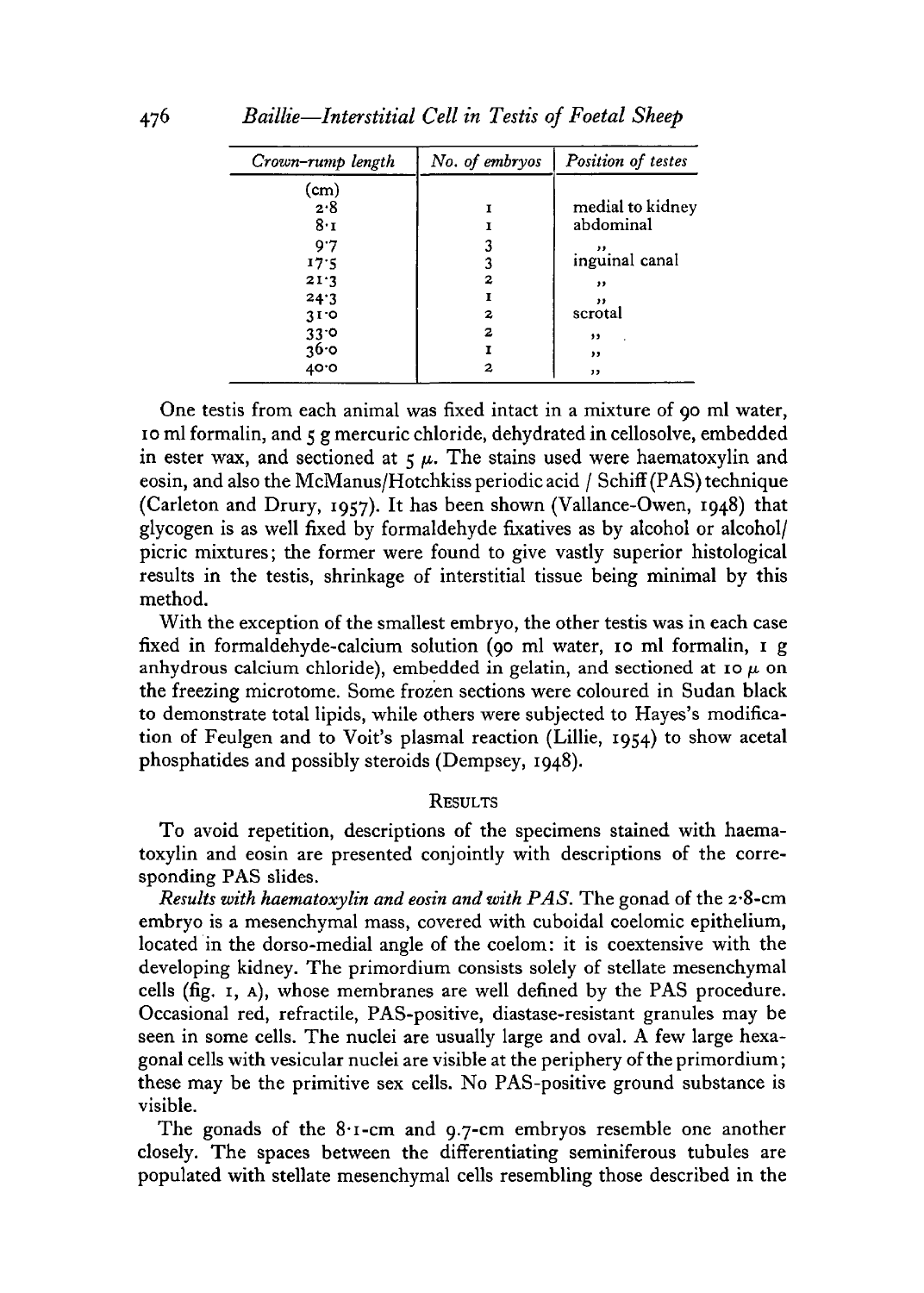

FIG. I A. H. BAILLIE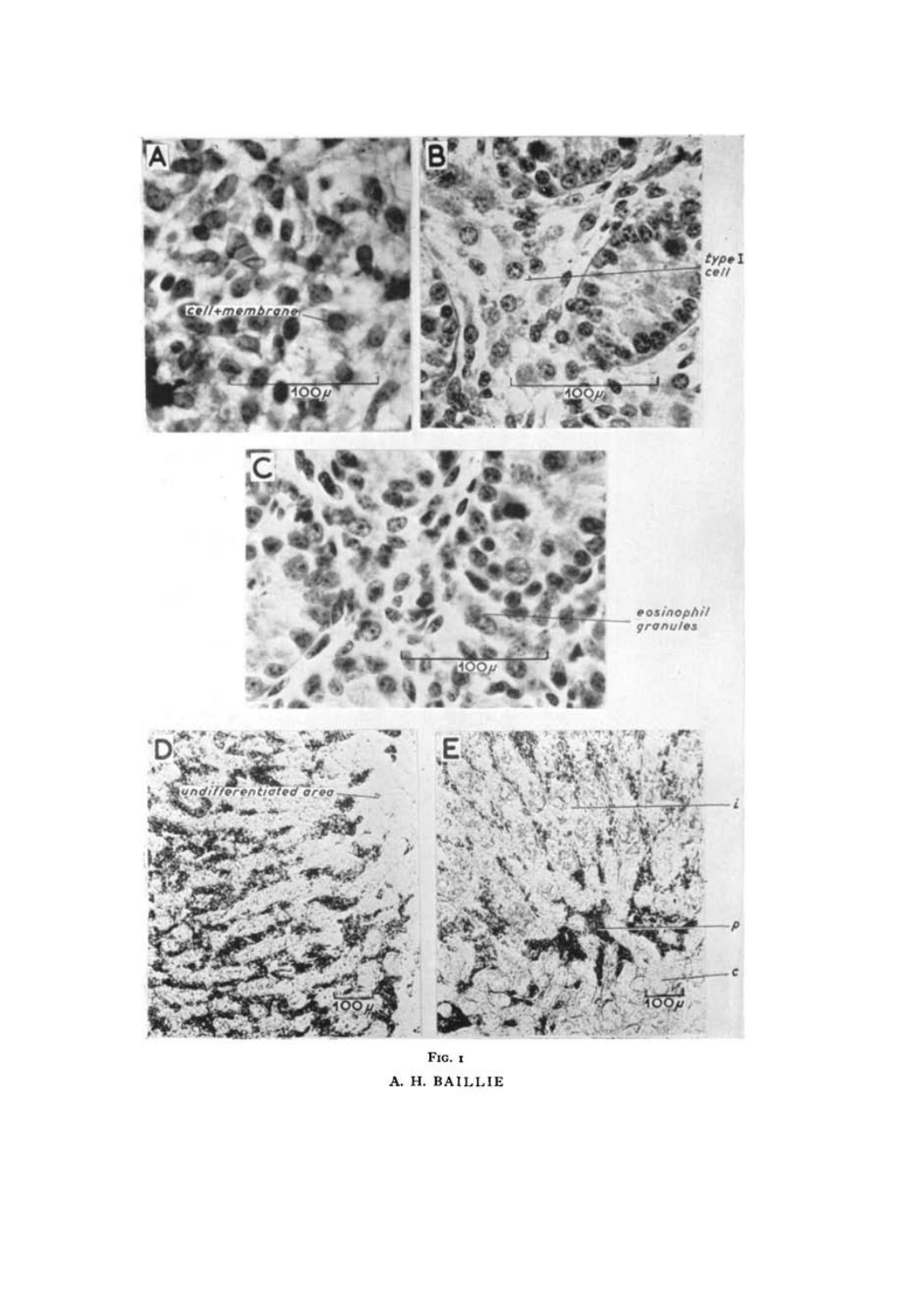2-8-cm embryo; these cells are connected by transition forms with peritubular fibroblasts on the one hand and with interstitial cells on the other. The latter have abundant hexagonal or rounded cytoplasm, which stains pale pink with eosin; there are no PAS-positive cytoplasmic inclusions. Their nuclei are ovoid and vesicular and possess a characteristic chromatin arrangement.

The first visible event in the differentiation of the typical interstitial cell from its mesenchymal precursor is alteration of the nucleus. The nucleus, originally oval and containing dust-like chromatin, becomes vesicular and round, while the chromatin becomes localized just inside the nuclear membrane: one or more nucleoli become visible. Cytoplasmic differentiation is a slower process than nuclear differentiation. Initially the cytoplasm increases in amount, its processes diminish in size and number before finally disappearing, and the cell-body assumes a polygonal or epithelioid appearance. At a variable stage during this phase (see below), sudanophil droplets make their appearance.

The testes of the  $17.5$ -cm,  $21.3$ -cm, and  $24$ -cm embryos present a uniform histological appearance. There are three recognizable types of interstitial cell:

(1) the most common form has abundant cytoplasm which colours pink with eosin; the cell-membrane stains clearly with PAS (fig. 1, B); the nucleus is vesicular and ovoid.

(2) the second form differs from the first in that it has variable numbers of prominent eosinophil granules in its cytoplasm (fig. i, c). The granules occur in groups and may fill a cell process or even the whole cell-body: they are not PAS-positive.

(3) The third form has scanty eosinophil cytoplasm and a shrunken pycnotic nucleus. The cytoplasm is PAS-negative.

The testicular histology of the last four embryo sizes is similar: central differentiation of the tubules and intertubular tissue is beginning to catch up on peripheral differentiation. Only typical interstitial cells persist; the pycnotic forms and those with eosinophil granules have largely disappeared. As in earlier testes, staining with haematoxylin and eosin or with PAS reveals transition forms between stellate mesenchymal cells and typical interstitial cells.

*Results with Sudan black*. The testes of the 8'<sub>1</sub>-cm and 9'7-cm embryos are alike  $(f_1g, r, p)$ . There are no sudanophil elements in the centre of the testis, where differentiation of the various constituents is incomplete. Elsewhere

FIG. 1 (plate). A, testis of  $2.8$ -cm embryo.  $5\mu$ , PAS. The gonad consists entirely of stellate mesenchymal cells.

B, testis of 24-cm embryo.  $5 \mu$ , PAS. Note the absence of Schiff-positive material in the cytoplasm of the interstitial cells.

c, testis of 17.5-cm embryo.  $5 \mu$ , haematoxylin and cosin. Some epithelioid interstitial cells have eosinophil cytoplasmic granules.

D, Testis of 9.7-cm embryo. 10 $\mu$ , Sudan black. The centre of the gonad is poorly differentiated: the radial arrangement of the tubules in the remainder is conspicuous.

E, testis of 24-cm embryo.  $10\mu$ , Sudan black. Note the lack of interstitial lipids in the centre (c) of the gonad, the intense sudanophilia of the paracentral *(p)* interstitial cells, and the radial arrangement of interstitial cells in the intermediate (i) zone.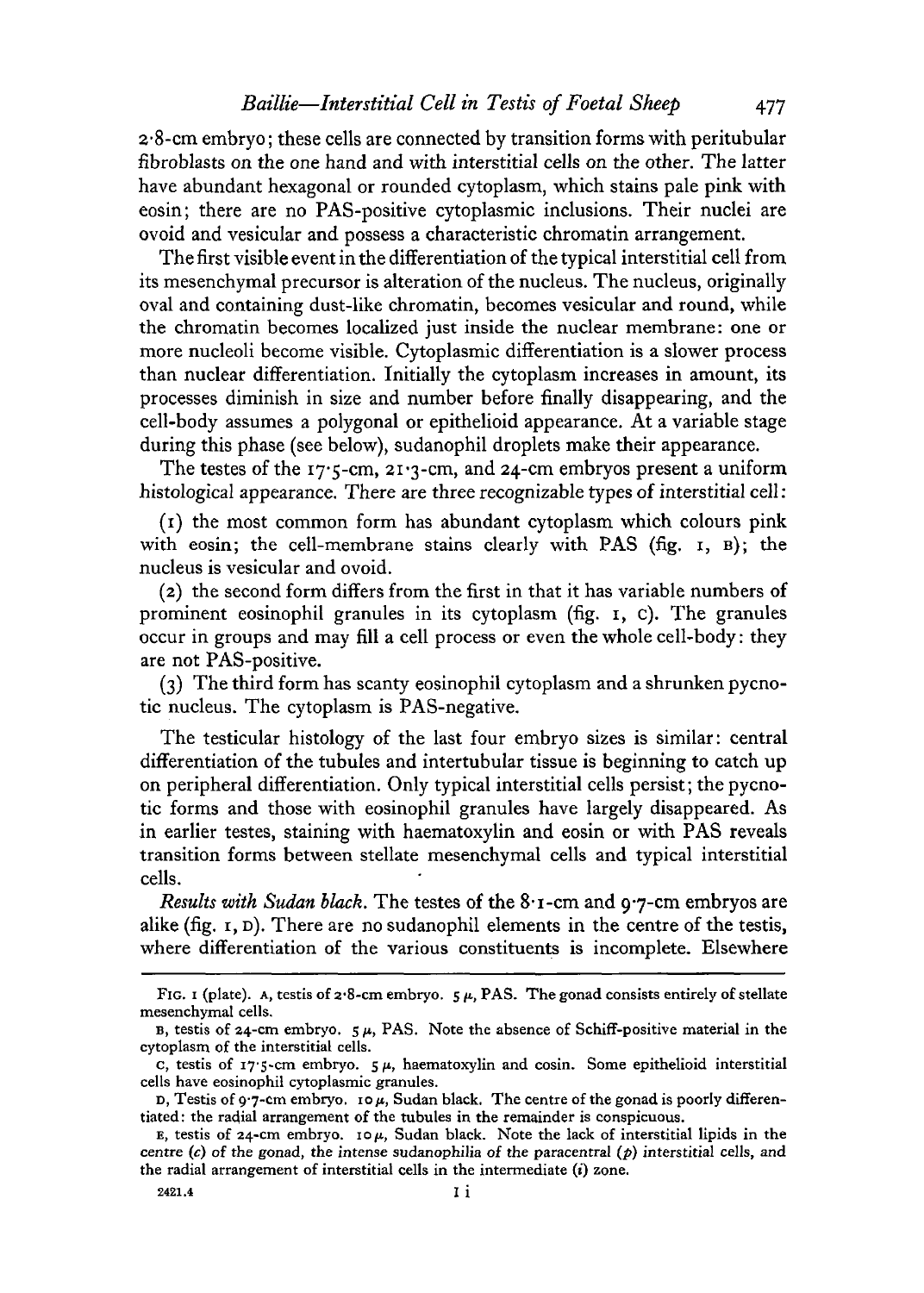# 478 *Baillie*—*Interstitial Cell in Testis of Foetal Sheep*

sudanophil interstitial cells are arranged radially in columns of 2 to 8 cells between the seminiferous tubules. The abundant cytoplasm of the individual cells contains numerous minute sudanophil particles: the ground cytoplasm and nuclei are not coloured. Nondescript cells, intermediate in size and shape between typical interstitial cells and mesenchymal cells, are also visible: their cytoplasm contains a variable number of sudanophil inclusions.

The testes of the  $17.5$ -cm,  $21.3$ -cm,  $24$ -cm,  $31$ -cm, and  $33$ -cm embryos resemble one another. The tubules are well defined in the centre of the organ and the interstitial cells may be divided into 4 groups or zones. In the first or peripheral zone, which lies just below the tunica albuginea, the cells are arranged in clumps and have sudanophil cytoplasmic granules. The cells of the second or intermediate zone (fig. 1, E) are histologically similar but are arranged in radial columns. In the third or paracentral zone, which circumscribes the area of newly-defined seminiferous tubules, the cells are coloured very deeply indeed by Sudan black and their cytoplasm is packed with dust-like black particles. In the centre of the testis the last or fourth group of interstitial cells is imperfectly differentiated; these 'immature' cells have no sudanophil cytoplasmic inclusions. At this stage, however, it will be noted that 'typical' interstitial cells are visible in the centre of the testis in the corresponding material stained with haematoxylin and eosin.

The testes of the 36-cm and 40-cm embryos only differ from the above description in so far as the cells of the central zone have acquired sudanophil inclusions and are not distinguishable from those of the paracentral zone.

*Results with the plasma! test.* At no time do the interstitial cells contain Schiffpositive lipids (plasmalogens, acetal phosphatides, and possibly steroids); nor is there any evidence of plasmalogens in the Sertoli cells.

#### **DISCUSSION**

Most recent workers agree with Gillman's (1948) statement that the testicular interstitial cell arises from a spindle-shaped mesenchymal precursor. In the foetal sheep testis, while many of the peripheral interstitial cells make their appearance during a period not covered by the present available material (i.e. between the 2-8-cm and the 8-i-cm stage), the more centrally placed cells can be seen to arise by transformation of mesenchymal elements derived from the undifferentiated central portion of the gonad. A similar, centrally placed portion which differentiates more slowly than the remainder of the gonad has been described in the foetal rat testis (Roosen-Runge and Anderson, 1959). On the basis of the PAS and Sudan tests, one can easily recognize that histochemical and histological metamorphosis of the interstitial cell from a mesenchymal precursor does occur.

In the intertubular spaces of testes traversing the inguinal canal (crownrump length 17-5 cm, 21-3 cm, and 24 cm), there are three types of interstitial cell. While the occurrence of the typical hexagonal epithelioid cell is to be expected, the significance of the shrunken pycnotic forms and of the clumps of eosinophil granules in otherwise cytologically typical cells is problemati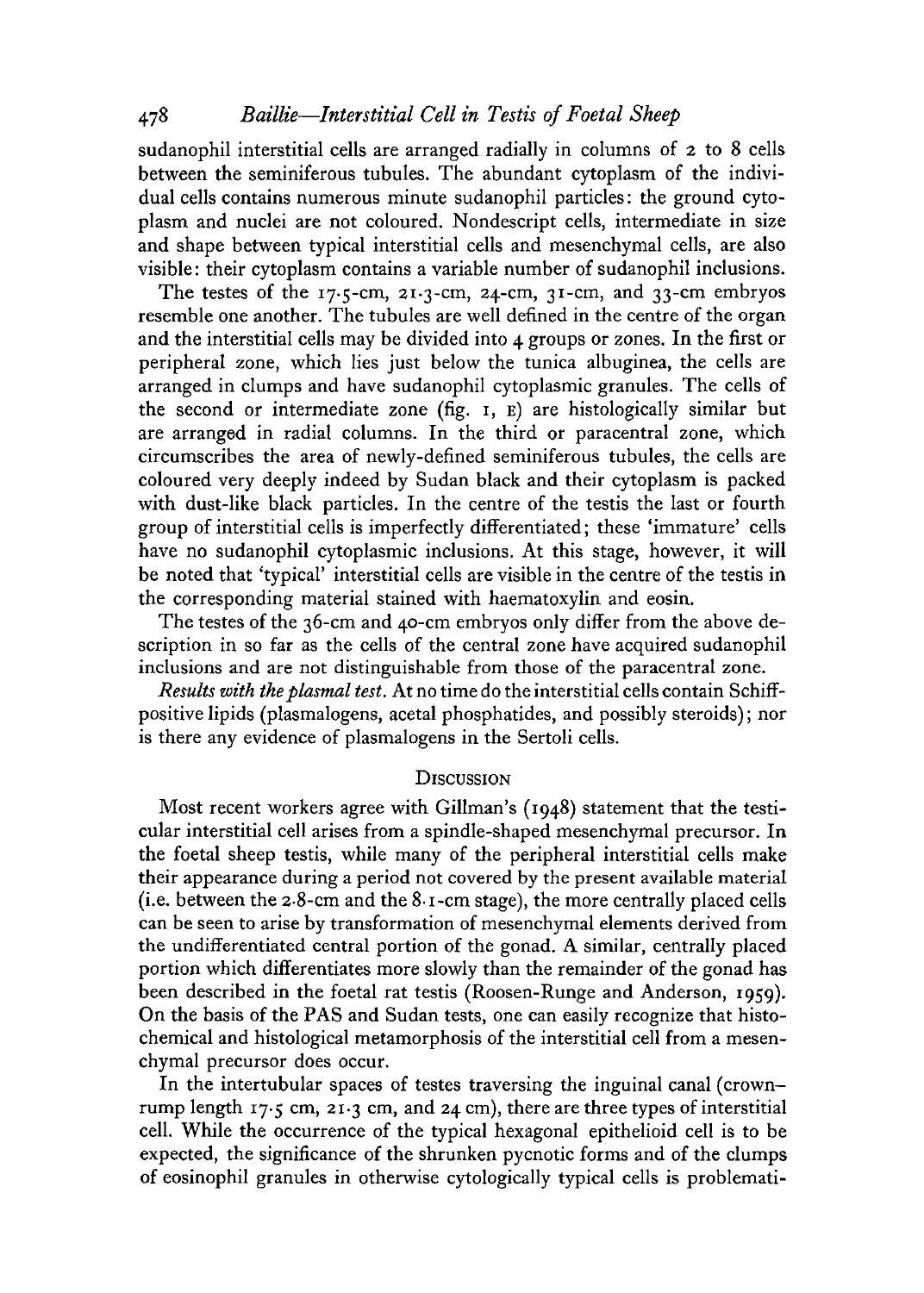cal. Abnormal shrunken cells are also to be seen in the postnatal mouse testis (Baillie, 1958); they may represent atrophic or regressive forms of interstitial cell.

In man and the horse (Gillman, 1948) foetal interstitial cells reach a developmental maximum at or about mid-term. Thereafter the interstitial tissue undergoes a reduction whose occurrence and timing have not been satisfactorily explained. By contrast, in the rat (Roosen-Runge and others, 1959), in the rabbit (Allen, 1903), and in cattle (Bascom, 1923) similar interstitial cell maxima do not occur until birth. The ensuing interstitial tissue regression in these animals has been ascribed to deprivation of maternal oestrogens and gonadotrophins. In the present material there is no histological or histochemical evidence, at any stage, of significant interstitial cell degeneration; the post-natal fate of these cells in the sheep has not been pursued.

The cytoplasm of the interstitial cells of the foetal sheep contains no glycogen, glycolipid, or glycoprotein masses, i.e. no PAS-positive granules. This contrasts with the cytoplasm of the interstitial cells of poikilotherms (Cavazos and Melampy, 1954), which contains glycogen, and with that of adult homiotherms, which contains diastase-resistant polysaccharide / protein complexes (Montagna and Hamilton, 1952). On the basis of these findings it appears that glycogen is entirely absent from the foetal and adult homiothermal interstitial cell; the prominent red, refractile, diastase-resistant granules to be seen in the interstitial cell of the adult ram (Cavazos and Melampy) must make their appearance some time after birth.

In common with the sparrow, chaffinch, greenfinch, mouse, and Leghorn cockerel (Lofts and Marshall, 1956), rat (Lynch and Scott, 1951), deer (Wislocki, 1949), and man (Mancini, Nolazeo, and Baize, 1952) the interstitial cells of the foetal sheep contain sudanophil material. The material occurs in the form of very fine droplets which are only a fraction of the size of the corresponding droplets in interstitial cells of mice (Baillie, 1958).

No Schiff-positive lipids occur in the interstitial cell of the foetal sheep. Similarly, these lipids are absent from the interstitial cells of neonatal mice, cold-stressed mice (Baillie, 1958), the adult rat (Albert and Leblond, 1946), and the adult deer (Wislocki, 1949). It would appear that Schiff-positive lipids do not occur in the foetal testes of species so far investigated; they are present in large amounts in the interstitium of most adolescent animals so far studied; they are usually present in reduced amounts in the corresponding adult testes, although some adult testes contain no demonstrable plasmalogens. In addition to age and species variation, climatic factors also influence the amount of interstitial cell plasmalogen (Baillie, 1958).

While the above histochemical findings suggest that interstitial cell androgens are present in small quantities, if at all, in the foetal sheep, androgen has been demonstrated in the testis of the foetal bull (Moore, 1950), and it has recently been shown (Price and Pannabecker, 1956) that the foetal rat testis *in vitro* produces demonstrable androgens. It is difficult to reconcile these observations with the classical view that the male secondary sexual organs